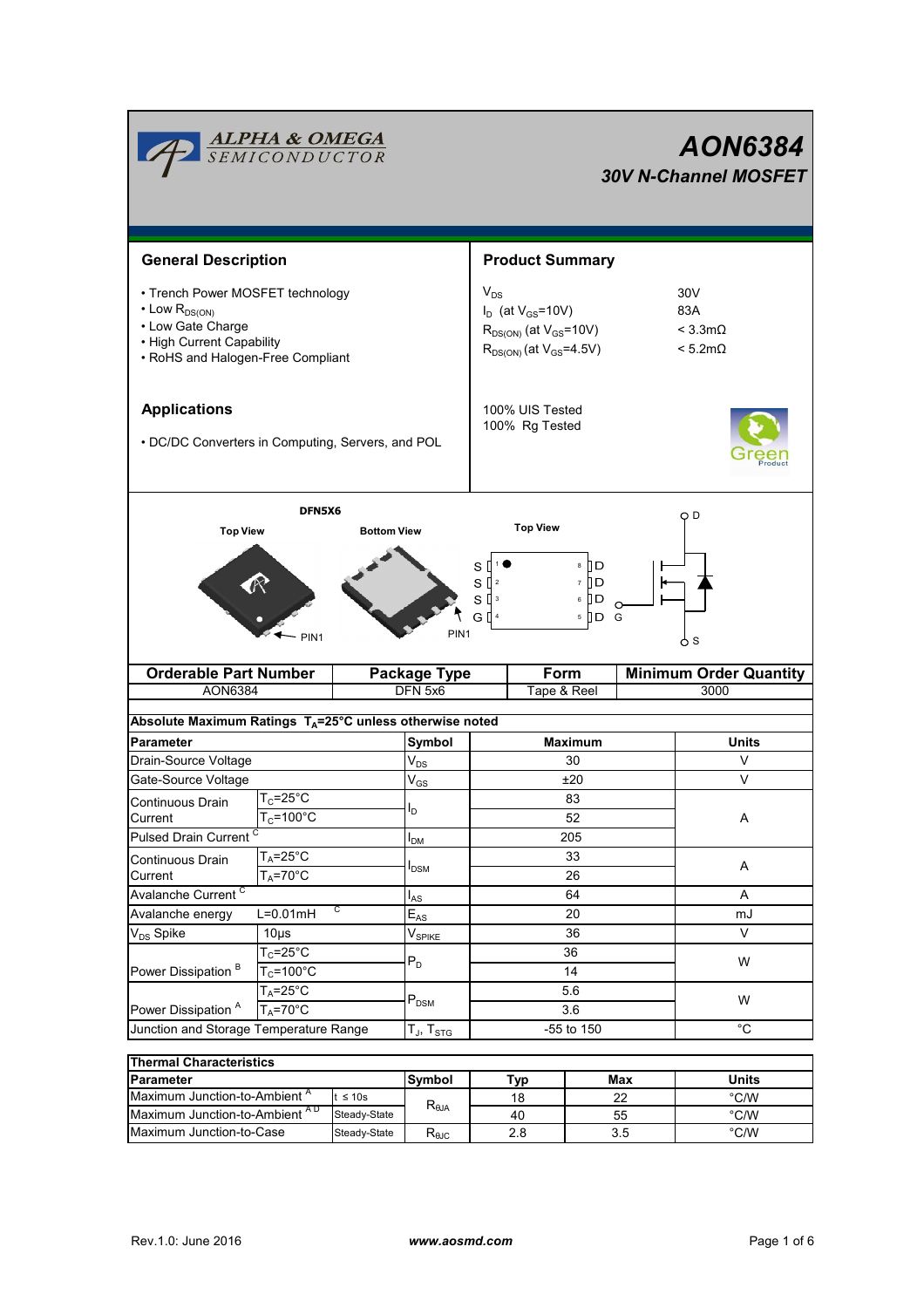

#### **Electrical Characteristics (TJ=25°C unless otherwise noted)**

| Symbol                                  | Parameter                             | <b>Conditions</b>                                           | Min | Typ  | <b>Max</b>   | <b>Units</b> |  |  |  |  |  |  |  |
|-----------------------------------------|---------------------------------------|-------------------------------------------------------------|-----|------|--------------|--------------|--|--|--|--|--|--|--|
| <b>STATIC PARAMETERS</b>                |                                       |                                                             |     |      |              |              |  |  |  |  |  |  |  |
| BV <sub>DSS</sub>                       | Drain-Source Breakdown Voltage        | ID=250 $\mu$ A, V <sub>GS</sub> =0V                         |     |      |              | $\vee$       |  |  |  |  |  |  |  |
| $I_{DSS}$                               | Zero Gate Voltage Drain Current       | $V_{DS}$ =30V, $V_{GS}$ =0V                                 |     |      | $\mathbf{1}$ | μA           |  |  |  |  |  |  |  |
|                                         |                                       | $T_J = 55^{\circ}C$                                         |     |      | 5            |              |  |  |  |  |  |  |  |
| $I_{GSS}$                               | Gate-Body leakage current             | $V_{DS}$ =0V, $V_{GS}$ = $\pm$ 20V                          |     |      | ±100         | nA           |  |  |  |  |  |  |  |
| $\mathsf{V}_{\mathsf{GS}(\mathsf{th})}$ | Gate Threshold Voltage                | $V_{DS}$ = $V_{GS}$ , $I_D$ =250 $\mu$ A                    | 1.4 | 1.8  | 2.2          | V            |  |  |  |  |  |  |  |
| $R_{DS(ON)}$                            |                                       | $V_{GS}$ =10V, $I_D$ =20A                                   |     | 2.75 | 3.3          | $m\Omega$    |  |  |  |  |  |  |  |
|                                         | Static Drain-Source On-Resistance     | $T_{\rm J}$ =125°C                                          | 3.6 |      | 4.4          |              |  |  |  |  |  |  |  |
|                                         |                                       | $V_{GS}$ =4.5V, I <sub>D</sub> =20A                         |     | 4    | 5.2          | $m\Omega$    |  |  |  |  |  |  |  |
| $g_{FS}$                                | <b>Forward Transconductance</b>       | $V_{DS}$ =5V, I <sub>D</sub> =20A                           |     |      |              | S            |  |  |  |  |  |  |  |
| $V_{SD}$                                | Diode Forward Voltage                 | $IS=1A, VGS=0V$                                             |     | 0.7  | 1            | V            |  |  |  |  |  |  |  |
| $I_{\rm S}$                             | Maximum Body-Diode Continuous Current |                                                             |     | 40   | A            |              |  |  |  |  |  |  |  |
| <b>DYNAMIC PARAMETERS</b>               |                                       |                                                             |     |      |              |              |  |  |  |  |  |  |  |
| $C_{\text{iss}}$                        | Input Capacitance                     |                                                             |     | 1330 |              | pF           |  |  |  |  |  |  |  |
| $C_{\rm oss}$                           | Output Capacitance                    | $V_{GS}$ =0V, $V_{DS}$ =15V, f=1MHz                         |     |      |              | pF           |  |  |  |  |  |  |  |
| $\mathbf{C}_{\text{rss}}$               | Reverse Transfer Capacitance          |                                                             |     | 55   |              | pF           |  |  |  |  |  |  |  |
| $R_{g}$                                 | Gate resistance                       | $f = 1$ MHz                                                 |     |      | 2.3          | Ω            |  |  |  |  |  |  |  |
|                                         | <b>SWITCHING PARAMETERS</b>           |                                                             |     |      |              |              |  |  |  |  |  |  |  |
| Q <sub>a</sub> (10V)                    | <b>Total Gate Charge</b>              |                                                             |     | 20   | 35           | nC           |  |  |  |  |  |  |  |
| $Q_g(4.5V)$                             | <b>Total Gate Charge</b>              | $V_{GS}$ =10V, $V_{DS}$ =15V, $I_D$ =20A                    |     | 10   | 18           | nC           |  |  |  |  |  |  |  |
| $Q_{gs}$                                | Gate Source Charge                    |                                                             |     | 3.5  |              | nC           |  |  |  |  |  |  |  |
| $\mathsf{Q}_{\underline{\mathsf{gd}}}$  | Gate Drain Charge                     |                                                             |     | 3.5  |              | nC           |  |  |  |  |  |  |  |
| $t_{D(0n)}$                             | Turn-On DelayTime                     |                                                             |     | 8    |              | ns           |  |  |  |  |  |  |  |
| t,                                      | Turn-On Rise Time                     | $V_{GS}$ =10V, V <sub>DS</sub> =15V, R <sub>i</sub> =0.75Ω, |     | 3    |              | ns           |  |  |  |  |  |  |  |
| $t_{D(off)}$                            | Turn-Off DelayTime                    | $R_{\text{GEN}} = 3\Omega$                                  |     | 20   |              | ns           |  |  |  |  |  |  |  |
| $\mathbf{t}_\text{f}$                   | <b>Turn-Off Fall Time</b>             |                                                             |     | 3    |              | ns           |  |  |  |  |  |  |  |
| $t_{\rm rr}$                            | Body Diode Reverse Recovery Time      |                                                             | 11  |      | ns           |              |  |  |  |  |  |  |  |
| $Q_{rr}$                                | Body Diode Reverse Recovery Charge    |                                                             | 17  |      | пC           |              |  |  |  |  |  |  |  |

A. The value of  $R_{\theta JA}$  is measured with the device mounted on 1in<sup>2</sup> FR-4 board with 2oz. Copper, in a still air environment with T<sub>A</sub> =25° C. The Power dissipation P<sub>DSM</sub> is based on R <sub>θJA</sub> t≤ 10s and the maximum allowed junction temperature of 150°C. The value in any given application depends on

the user's specific board design.<br>B. The power dissipation P<sub>D</sub> is based on T<sub>J(MAX)</sub>=150° C, using junction-to-case thermal resistance, and is more useful in setting the upper<br>dissipation limit for cases where additional

D. The  $R_{\theta J\Delta}$  is the sum of the thermal impedance from junction to case  $R_{\theta JC}$  and case to ambient. E. The static characteristics in Figures 1 to 6 are obtained using <300us pulses, duty cycle 0.5% max.

F. These curves are based on the junction-to-case thermal impedance which is measured with the device mounted to a large heatsink, assuming a maximum junction temperature of  $T_{J(MAX)}$ =150°C. The SOA curve provides a single pulse rating.

G. The maximum current rating is package limited.

H. These tests are performed with the device mounted on 1 in<sup>2</sup> FR-4 board with 2oz. Copper, in a still air environment with T<sub>A</sub>=25°C.

APPLICATIONS OR USE AS CRITICAL COMPONENTS IN LIFE SUPPORT DEVICES OR SYSTEMS ARE NOT AUTHORIZED. AOS DOES NOT ASSUME ANY LIABILITY ARISING OUT OF SUCH APPLICATIONS OR USES OF ITS PRODUCTS. AOS RESERVES THE RIGHT TO IMPROVE PRODUCT DESIGN,FUNCTIONS AND RELIABILITY WITHOUT NOTICE.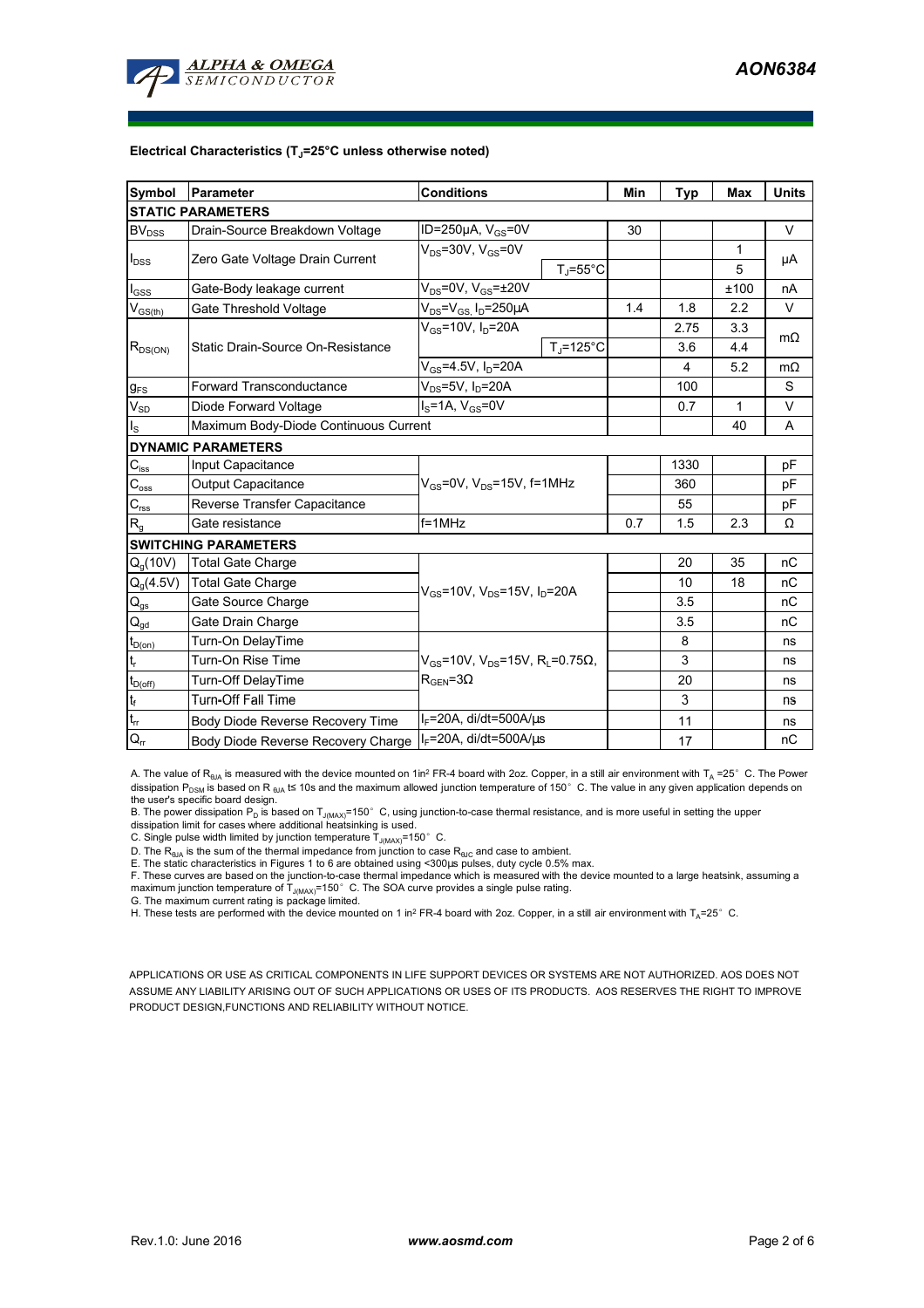

# **TYPICAL ELECTRICAL AND THERMAL CHARACTERISTICS**

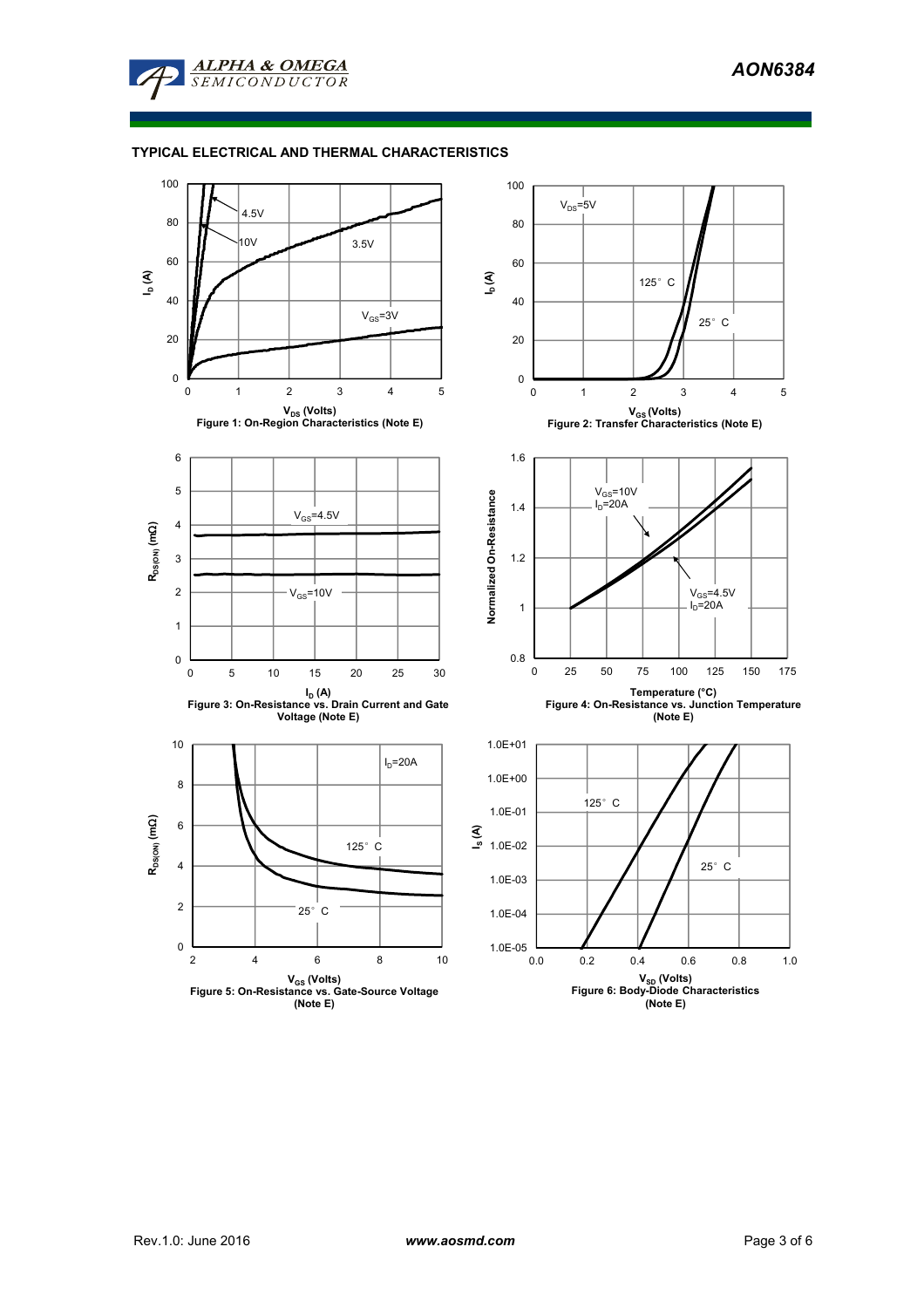

# **TYPICAL ELECTRICAL AND THERMAL CHARACTERISTICS**

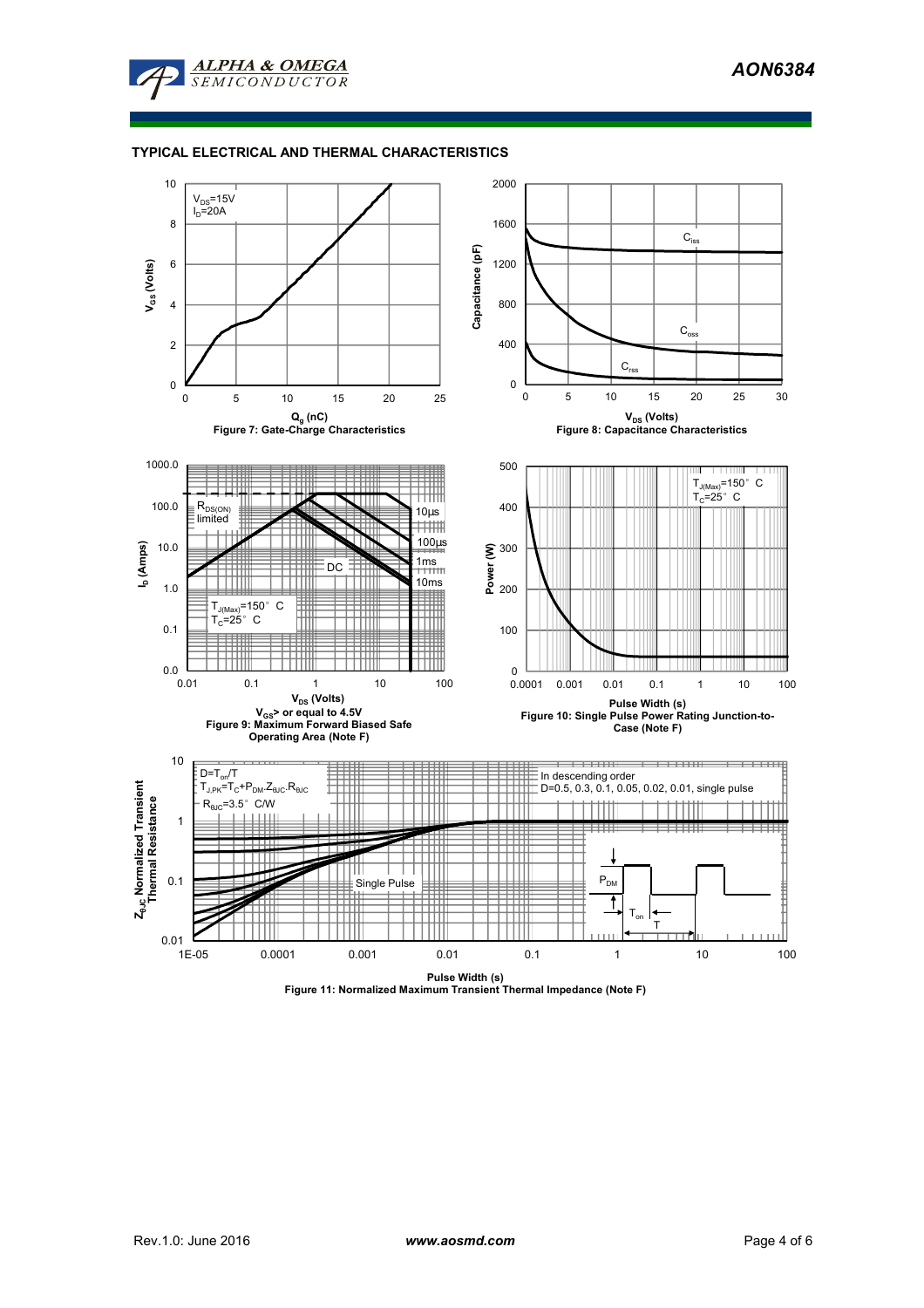

# **TYPICAL ELECTRICAL AND THERMAL CHARACTERISTICS**



**Pulse Width (s) Figure 15: Normalized Maximum Transient Thermal Impedance (Note H)**